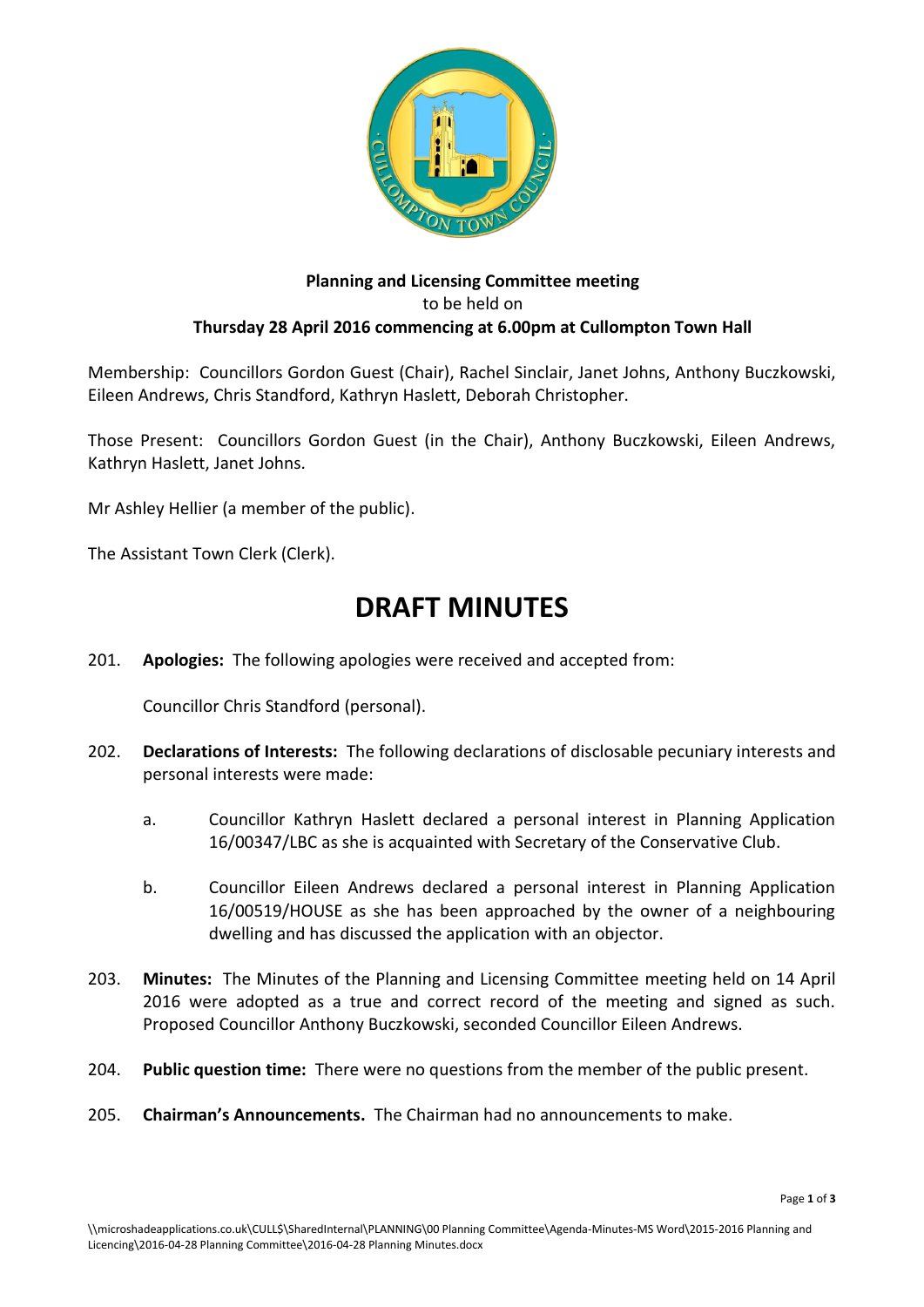#### 206. **Planning and Licensing matters:**

a. To consider and make comment on planning applications received for Cullompton 21 and available to view at the **Planning Portal:** 

### i. [16/00500/ADVERT](http://docs.middevon.gov.uk/pap/index.asp?caseref=16/00500/ADVERT) - MDDC

Advertisement Consent to display 1 free standing Heritage Information panel at The Walronds, 6 Fore Street, Cullompton.

**Recommend grant permission. Proposed Councillor Eileen Andrews, seconded Councillor Anthony Buczkowski.**

### ii. [16/00519/HOUSE](http://docs.middevon.gov.uk/pap/index.asp?caseref=16/00519/HOUSE) - Mr and Mrs P Moore

Erection of a first floor extension at 23 Clover Drive, Cullompton.

**Recommend refuse permission. It is considered that the addition of a living space above the garage at 23 Clover Drive will have a significant and negative impact on the privacy of the neighbouring bungalows at 3 and 4 Spindlebury. The proposed development will make an already imposing house even more so and will have a detrimental impact on the visual amenity of adjoining properties.**

**Proposed Councillor Anthony Buczkowski, seconded Councillor Janet Johns.**

iii. [16/00525/FULL](http://docs.middevon.gov.uk/pap/index.asp?caseref=16/00525/FULL) - Mr J Persey

Conversion of former stables to form 1 dwelling at Newland Farm, Cullompton.

**Recommend grant permission. Recommend a condition that the new dwelling is not sold as a separate entity. Proposed Councillor Gordon Guest, seconded Councillor Janet Johns.**

#### iv. [16/00527/FULL](http://docs.middevon.gov.uk/pap/index.asp?caseref=16/00527/FULL) - Mr R Chard

Change of use of land from agricultual to domestic garden and erection of detached double garage at Ricklands, Colebrooke Lane, Cullompton.

**Recommend grant permission. Proposed Councillor Eileen Andrews, seconded Councillor Anthony Buczkowski.**

v. [16/00347/LBC](http://docs.middevon.gov.uk/pap/index.asp?caseref=16/00347/LBC) - Cullompton Conservative Club

Listed Building Consent for internal alterations and replacement windows at Cullompton Conservative Club, Cullompton.

**Recommend grant permission. Proposed Councillor Anthony Buczkowski, seconded Councillor Janet Johns. Kathryn Haslett abstained.**

#### vi. [16/00524/FULL](http://docs.middevon.gov.uk/pap/index.asp?caseref=16/00524/FULL) - Mr T Moore

Erection of an agricultural livestock and storage building at Woodmill Farm, Cullompton.

**Recommend grant permission. Proposed Councillor Gordon Guest. seconded Councillor Eileen Andrews.**